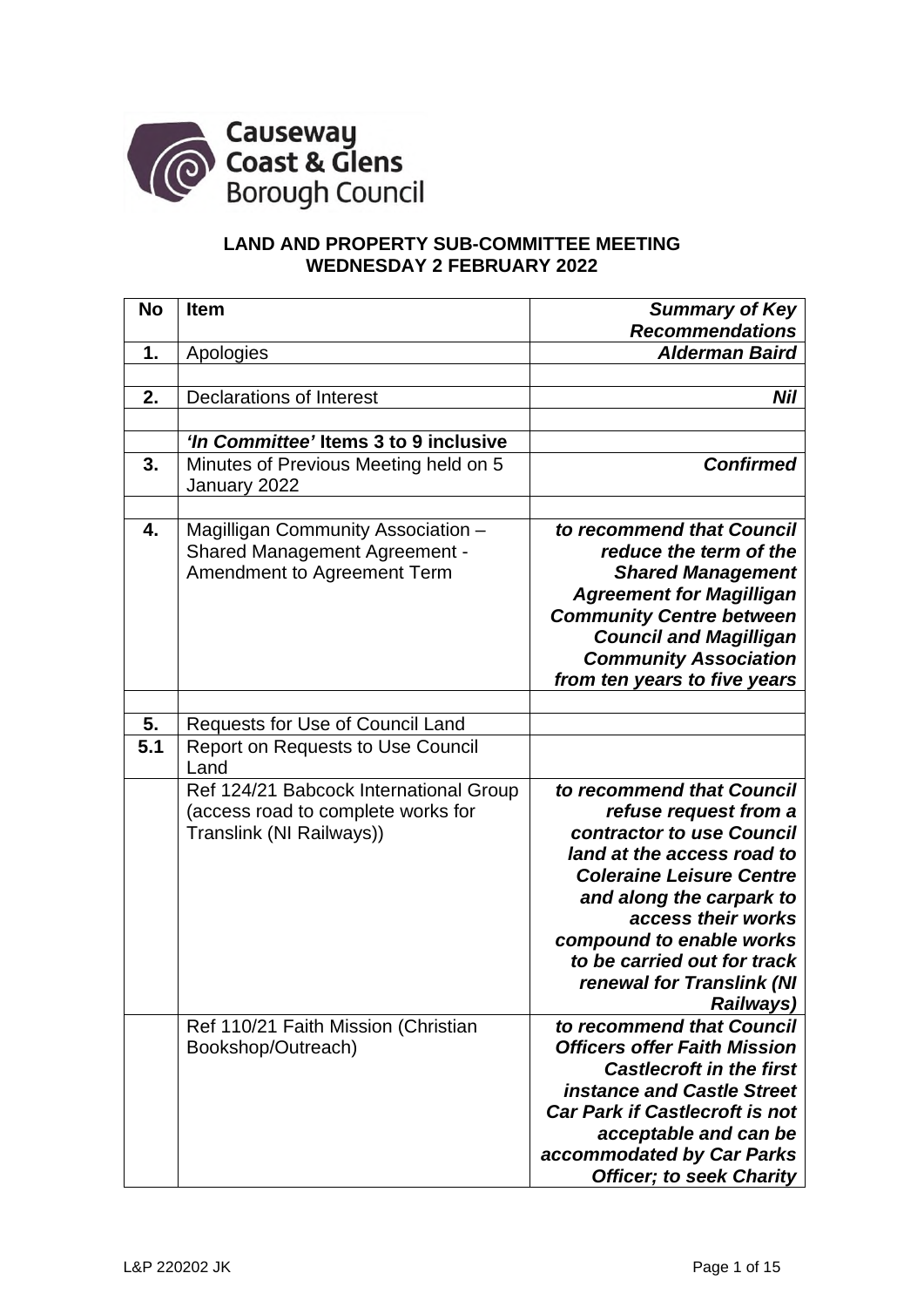|     |                                         | <b>Number from Faith Mission</b>     |
|-----|-----------------------------------------|--------------------------------------|
|     |                                         | to allow fees to be waived           |
|     | Ref 122/21 The Irish Society Primary    | to recommend that Council            |
|     | (5K Colour Run)                         | approve request from The             |
|     |                                         | <b>Irish Society Primary School</b>  |
|     |                                         | to use Council land at the           |
|     |                                         | <b>Christie Park, Coleraine, for</b> |
|     |                                         | 'Paul's Run' a 5k 'Colour            |
|     |                                         | <b>Run' in memory of Paul</b>        |
|     |                                         | Murray and in aid of the             |
|     |                                         | 'Paul's Legacy' charity.             |
|     |                                         |                                      |
| 5.2 | Ref 44/21 – Coleraine, Land at Adjacent | to recommend that Council            |
|     | to Coleraine Tennis Courts- Request to  | approve Option 1, refuse the         |
|     | extend existing Council pathway         | request                              |
| 5.3 | Ref 74/21 Portballintrae - Installation | to recommend that Council            |
|     | of Permanent Art Piece - Portballintrae | approve (Ref 74/21                   |
|     | <b>Community Development Group</b>      | Portballintrae) - installation       |
|     |                                         | of permanent art piece by            |
|     |                                         | <b>Portballintrae Community</b>      |
|     |                                         | <b>Development Group the</b>         |
|     |                                         | installation of the art piece,       |
|     |                                         | subject to stated conditions         |
|     |                                         |                                      |
| 6.  | Requests to Purchase/Dispose of         | Nil                                  |
|     | <b>Council Land/Property</b>            |                                      |
|     |                                         |                                      |
| 7.  | <b>Leases and Licences</b>              |                                      |
| 7.1 | Armoy, Limepark Playing Fields -        | to recommend that Council            |
|     | Extension to Licence Agreements -       | approve Option 2, grant              |
|     | Armoy Community Association and         | approval to the requests             |
|     | Causeway Giant's American Football      | from Armoy Community                 |
|     | Club                                    | <b>Association and the</b>           |
|     |                                         | <b>Causeway Giants American</b>      |
|     |                                         | <b>Football Club to extend the</b>   |
|     |                                         | existing Licence Agreements          |
|     |                                         | for a further 6 months under         |
|     |                                         | the existing terms and               |
|     |                                         | conditions from 1st April            |
|     |                                         | 2022 to 30th September               |
|     |                                         | 2022.                                |
| 7.2 | Coleraine Leisure Centre Café -         | to recommend to Council              |
|     | Request to Terminate Café Licence       | that the Catering Franchise          |
|     |                                         | <b>Licence Agreement in</b>          |
|     |                                         | <b>Coleraine Leisure Centre is</b>   |
|     |                                         | formally terminated.                 |
|     |                                         |                                      |
| 8.  |                                         |                                      |
|     | Legal Issues                            | to recommend that Council            |
|     |                                         | approve that the Land and            |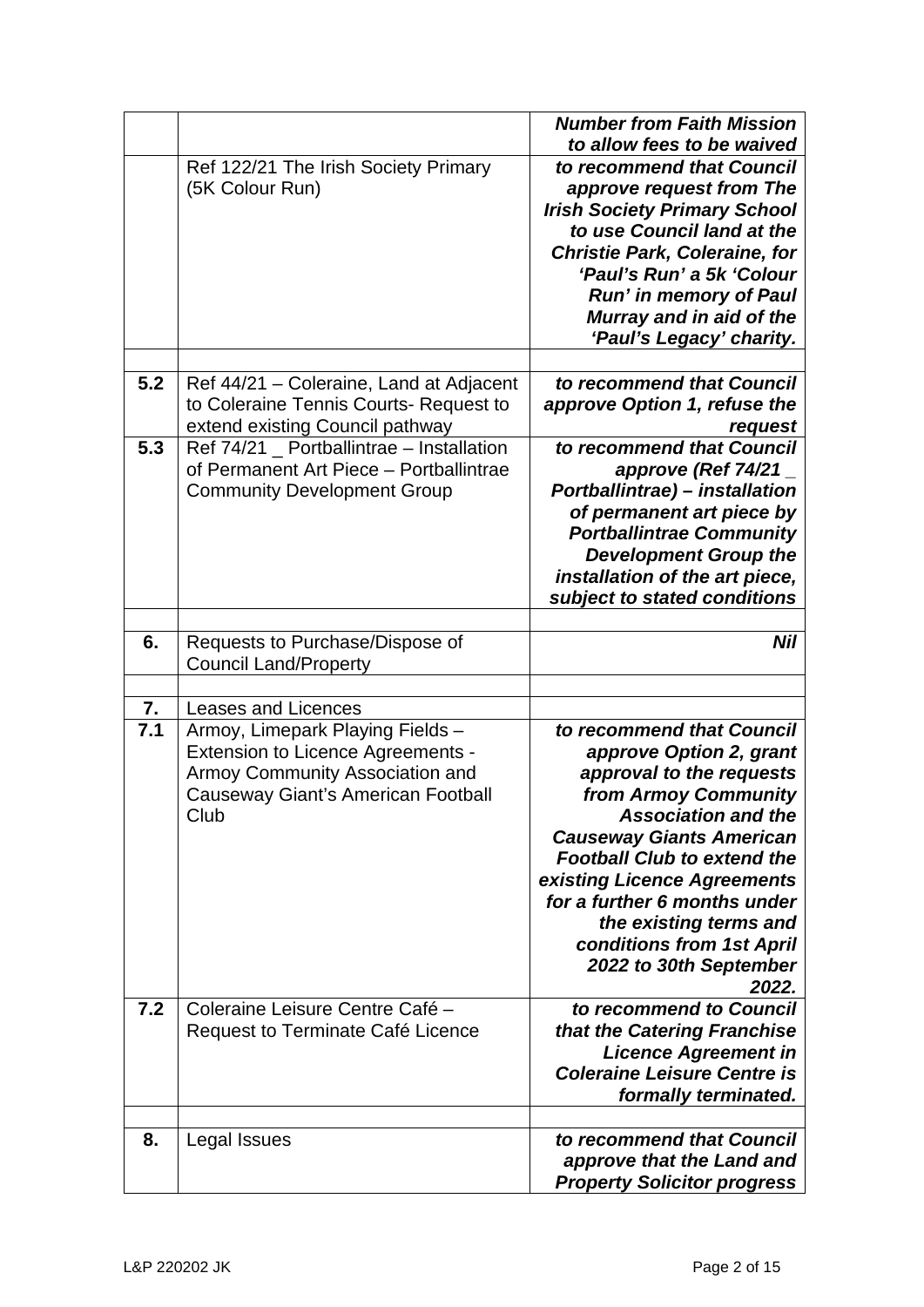|                | to surrender the lease held<br>by The Bay Café. |
|----------------|-------------------------------------------------|
|                |                                                 |
| Correspondence | <b>None</b>                                     |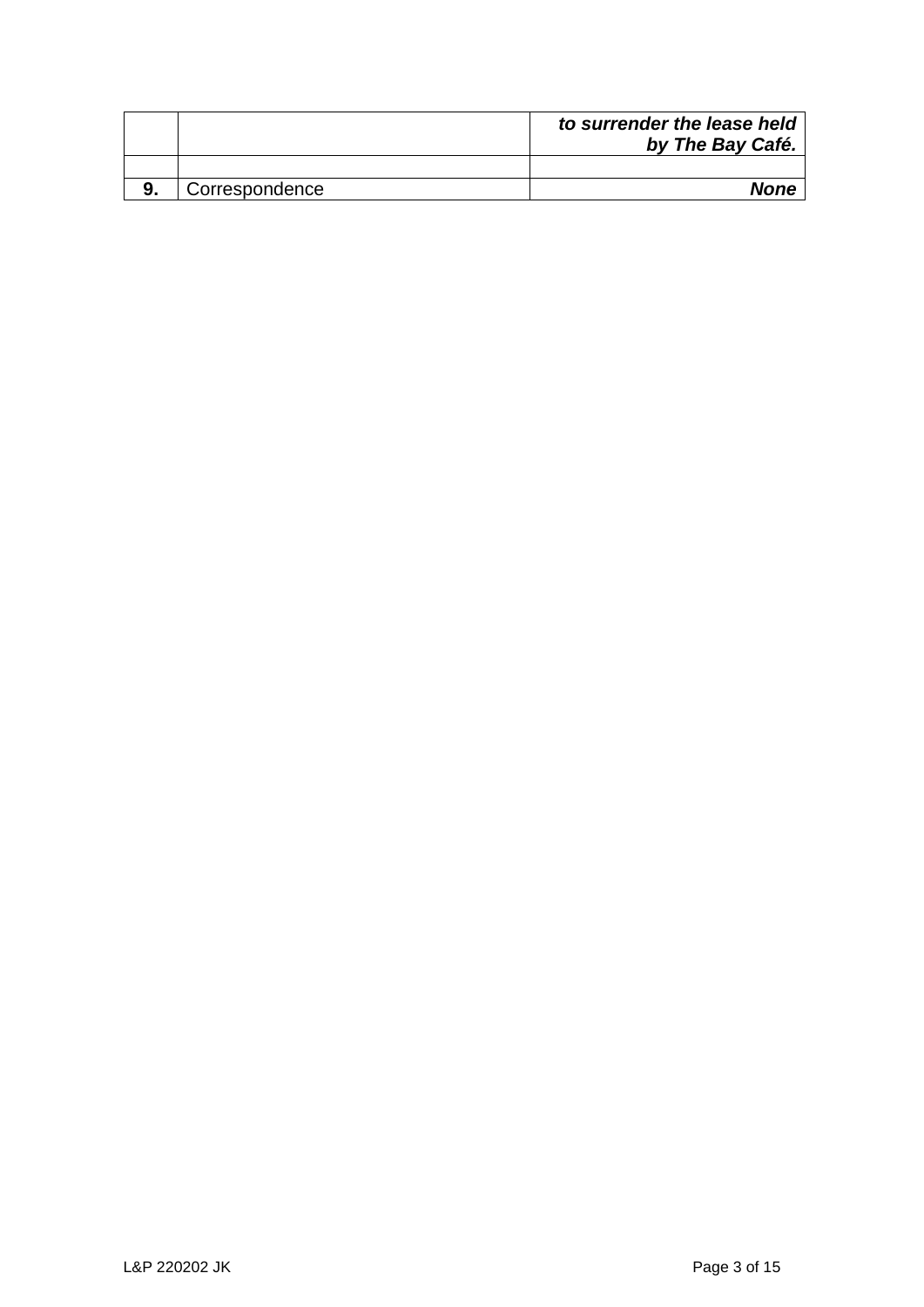# **MINUTES OF THE MEETING OF THE LAND AND PROPERTY SUB-COMMITTEE HELD VIA VIDEO-CONFERENCE ON WEDNESDAY 2 FEBRUARY 2022 AT 7.00PM**

| Chair:                   | Alderman Knight-McQuillan (R)                                                                                                                                                                                                                                                                                                                                                                                                                                     |
|--------------------------|-------------------------------------------------------------------------------------------------------------------------------------------------------------------------------------------------------------------------------------------------------------------------------------------------------------------------------------------------------------------------------------------------------------------------------------------------------------------|
| Present:                 | Alderman Fielding (R), Hillis (R)<br>Councillors Beattie (R), Holmes (R), McGurk (R),<br>McLean $(R)$ , C McShane $(R)$                                                                                                                                                                                                                                                                                                                                           |
| <b>Officers Present:</b> | M Quinn, Director of Corporate Services (R)<br>P Donaghy, Democratic and Central Services Manager (R)<br>D McLaughlin, Land and Property Officer (R)<br>J Mills, Land and Property Solicitor (R)<br>W McCullough, Head of Sport and Wellbeing (R)<br>L Scullion, Community Development Manager (R)<br>A McCloskey, Community Development Facilities Officer (R)<br>R Gillen, Coast and Countryside Manager (R)<br>J Keen, Committee & Member Services Officer (R) |

**Key** (R) = Remote attendance

# **SUBSTITIONS**

Councillor Holmes substituted for Alderman Baird.

# **1. APOLOGIES**

Apologies were received for Alderman Baird.

# **2. DECLARATIONS OF INTEREST**

There were no declarations of interest.

# **MOTION TO PROCEED** *'IN COMMITTEE'*

Proposed by Alderman Hillis Seconded by Councillor McGurk and

**AGREED –** that the Sub-Committee move *'In Committee'.*

*The information contained in the following item is restricted in accordance with Parts 1, 2 and 3 of Schedule 6 of the Local Government Act (Northern Ireland) 2014* 

# **3. MINUTES OF LAND AND PROPERTY SUB COMMITTEE MEETING HELD ON 5 JANUARY 2021**

Summary minute, previously circulated.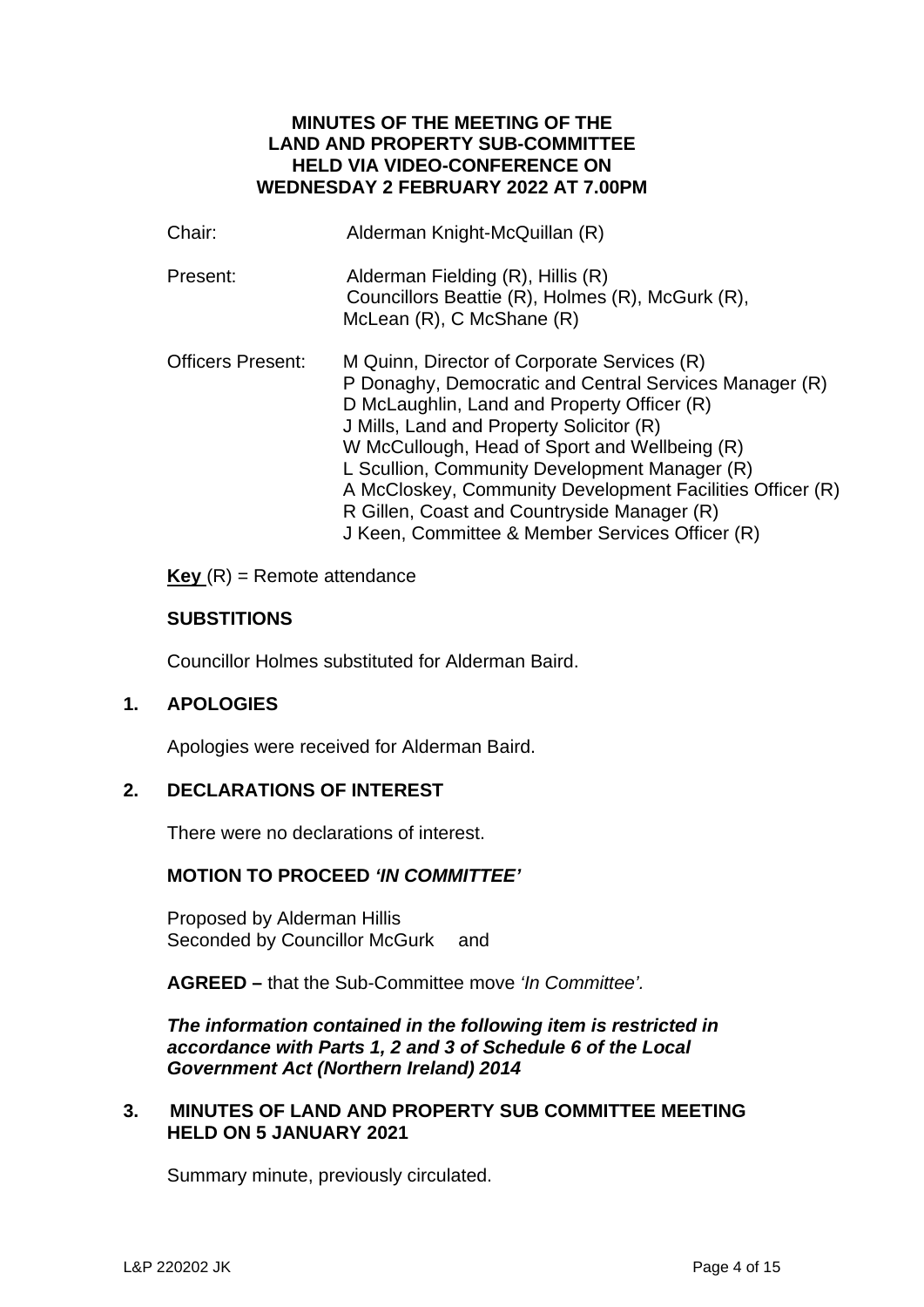The minutes of the previous meeting held on 5 January 2022 were confirmed as a correct record.

# **4. MAGILLIGAN COMMUNITY ASSOCIATION – SHARED MANAGEMENT AGREEMENT - AMENDMENT TO AGREEMENT TERM**

Confidential report, previously circulated was presented by the Community Development Manager.

# **Purpose of Report**

The purpose of the report was to present an amendment to the Shared Management Agreement for Magilligan Community Centre between Council and Magilligan Community Association for approval.

#### **Background**

Council's Leisure & Development Committee approved a draft Shared Management Agreement and Schedule of Maintenance Operations at its meeting on 19th November 2019 between Council and community organisations that operate Council Community Centres. This was ratified by full Council on 3rd December 2019.

In January 2020 a report was taken to the L&P SC requesting approval of five Shared Management Agreements for the Community Centres in Ballybogey, Stranocum, Magilligan, Greysteel and Rasharkin. The decision was ratified by Council at its February 2020 meeting.

The purpose of the Management Agreement and Schedule of Maintenance Operations was to formalise the legacy arrangements for the community centres owned by Council that were operated by community organisations on Council's behalf. A Management Agreement was deemed to be the best model to put in place in order to formalise the arrangements carried over from the legacy Councils and clearly lay out the responsibilities of Council and of the community organisations.

#### **Proposals**

A request has been received by one of the Community Centres that they would prefer the term of the Shared Management Agreement to be 5 years as opposed to the original 10 years. Advice was taken from Council Legal Service who advised that this request could be considered provided all other organisations that hold a Shared Management Agreement for operation of a Council Community Centre were also offered this amendment. The other organisations that hold Shared Management Agreements were contacted and offered the option to reduce the term of the Agreement, but all were content to remain with the original timescale.

Approval is now sought from Council's Land and Property Sub-Committee to reduce the term of the Shared Management Agreement for Magilligan Community Centre from ten years to five years as outlined in the updated document which was attached at Annex A (previously circulated).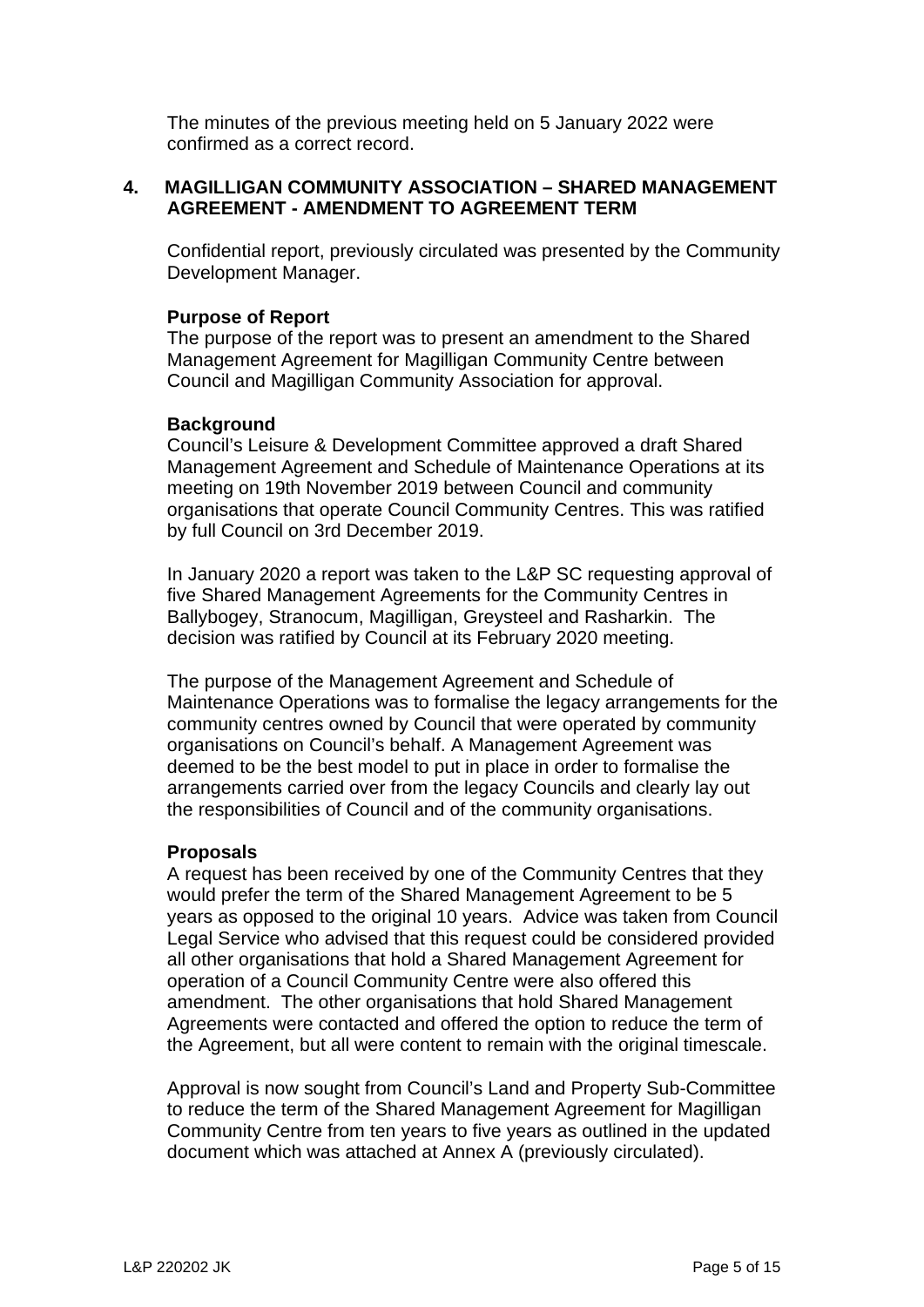**It is recommended** that the Land and Property Sub Committee recommends to Council to reduce the term of the Shared Management Agreement for Magilligan Community Centre between Council and Magilligan Community Association from ten years to five years.

In response to questions the Community Development Officer advised Committee of the reasons the Community Association wished to reduce the term of the Shared Management Agreement.

The Land and Property Solicitor provided legal opinion regarding changing terms of the Shared Management Agreement.

Proposed by Councillor McLean Seconded by Councillor McGurk and

**AGREED** – to recommend that Council reduce the term of the Shared Management Agreement for Magilligan Community Centre between Council and Magilligan Community Association from ten years to five years

- **\* The Community Development Manager left the meeting at 7.10pm**
- **\* The Community Development Facilities Officer left the meeting at 7.10pm**

# **5. REQUESTS FOR USE OF COUNCIL LAND**

#### **5.1 REPORT ON REQUESTS TO USE COUNCIL**

Confidential report, previously circulated, presented by the Land and Property Officer.

There were 3 new requests for the Sub-Committee to consider. The requests were summarised in the table overleaf with further detail provided at Appendix 1 (circulated).

Further information including maps and photographs were made available at the meeting.

There were 0 repeat events for the Sub-Committee to consider.

There were 0 retrospective events for the Sub-Committee to note.

#### **Issues for Consideration**

The following factors should be taken into account when considering each request:-

- 2.1 Right of way issues
- 2.2 Setting precedent
- 2.3 Impact on Council's strategy
- 2.4 Valuation
- 2.5 Long term impact on Council's asset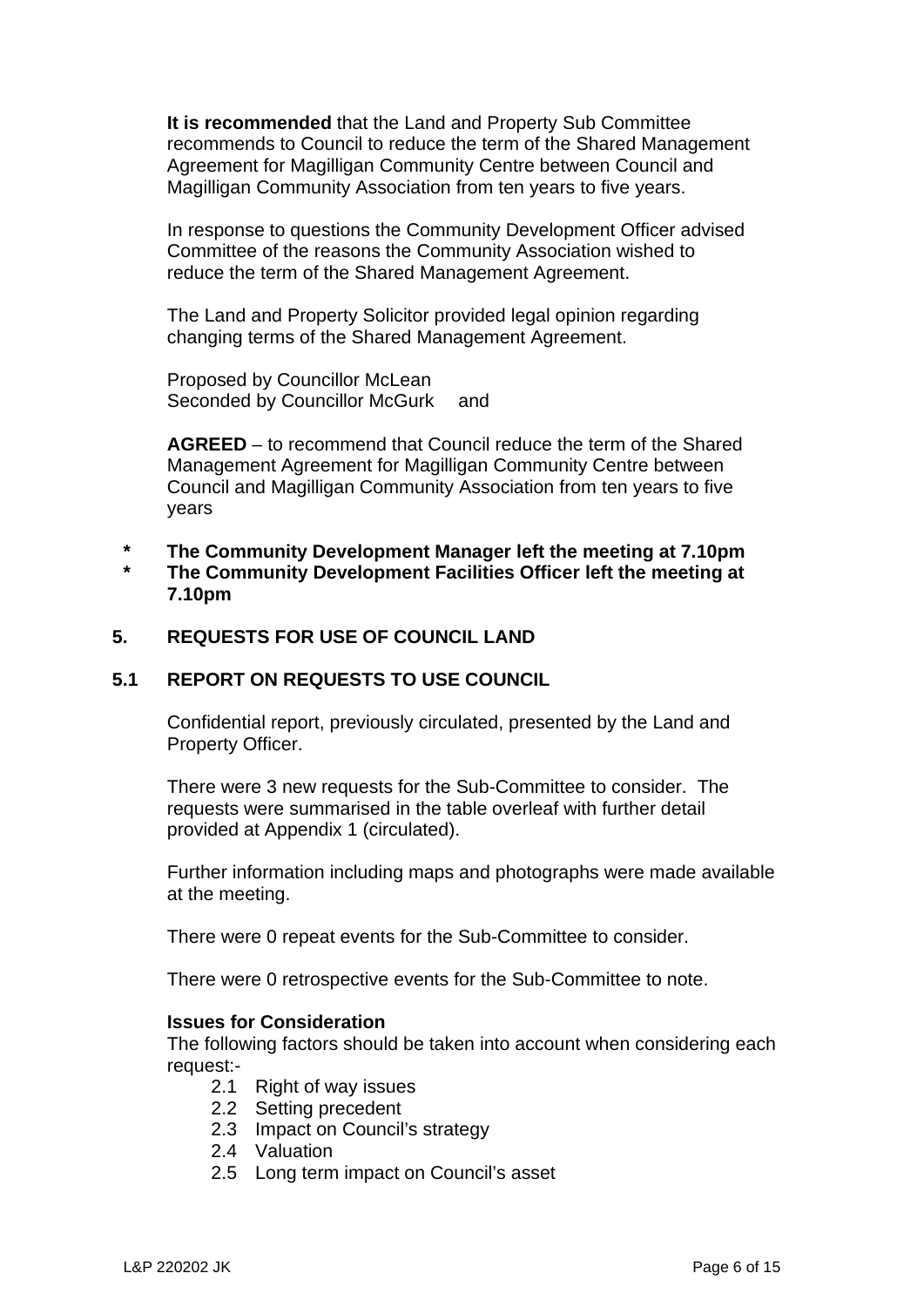- 2.6 Legal implications
- 2.7 Health and Safety, Insurance, Risk Assessments and Event Management Plans

**It is recommended** that the requests listed at Appendix 1 (previously circulated) are considered and recommendation made.

| Ref    | <b>Date</b>                                                                                                                  | <b>Location</b>                                                                                    | Detail                                                                                                                                                                                                                                                                              | <b>Officer</b> |                                                                                                                                                                                                                                                                                                                                                                                                                                             |
|--------|------------------------------------------------------------------------------------------------------------------------------|----------------------------------------------------------------------------------------------------|-------------------------------------------------------------------------------------------------------------------------------------------------------------------------------------------------------------------------------------------------------------------------------------|----------------|---------------------------------------------------------------------------------------------------------------------------------------------------------------------------------------------------------------------------------------------------------------------------------------------------------------------------------------------------------------------------------------------------------------------------------------------|
|        |                                                                                                                              |                                                                                                    |                                                                                                                                                                                                                                                                                     | Recommendation |                                                                                                                                                                                                                                                                                                                                                                                                                                             |
| 124/21 | From February<br>to 31 <sup>st</sup> July<br>2022 (tbc)<br>Access<br>required 24/7<br>throughout the<br>requested<br>period. | The access<br>road to the<br>side of<br>Coleraine<br>Leisure<br>Centre and<br>along the<br>carpark | A request from a<br>contractor to<br>use Council land<br>at the access<br>road to<br>Coleraine<br>Leisure Centre<br>and along the<br>carpark to<br>access their<br>works<br>compound to<br>enable works to<br>be carried out<br>for track renewal<br>for Translink (NI<br>Railways) | For discussion | Proposed by<br>Councillor McLean,<br>Seconded by<br><b>Councillor McGurk</b><br>and<br>AGREED - to<br>recommend that<br>Council refuse<br>request from a<br>contractor to use<br>Council land at the<br>access road to<br>Coleraine Leisure<br>Centre and along<br>the carpark to<br>access their works<br>compound to<br>enable works to be<br>carried out for track<br>renewal for<br>Translink (NI<br>Railways)                          |
|        |                                                                                                                              |                                                                                                    | Maps were presented to show proposed route by a contractor through Council<br>owned land and an alternative route via Translink Car Park                                                                                                                                            |                |                                                                                                                                                                                                                                                                                                                                                                                                                                             |
| 110/21 | 2nd, 9th, 16th,<br>23rd & 30th of<br>March 2022<br>8am to 3.30pm                                                             | Castle<br><b>Street Car</b><br>Park,<br>Ballymoney                                                 | A request from<br>Faith Mission to<br>use Council land<br>at Castle Street<br>Car Park,<br>Ballymoney, for<br>a weekly<br>Christian book<br>shop /street<br>outreach.                                                                                                               | For discussion | Proposed by<br>Councillor McLean,<br>Seconded by<br>Alderman Fielding<br>and<br>$AGREED - to$<br>recommend that<br><b>Council Officers</b><br>offer Faith Mission<br>Castlecroft in the<br>first instance and<br><b>Castle Street Car</b><br>Park if Castlecroft<br>is not acceptable<br>and can be<br>accommodated by<br>the Car Parks<br>officer; to seek<br><b>Charity Number</b><br>from Faith Mission<br>to allow fees to be<br>waived |
| 122/21 | 2 <sup>nd</sup> of April<br>2022                                                                                             | Christie<br>Park,<br>Coleraine                                                                     | A request from<br>The Irish<br><b>Society Primary</b><br>School to use                                                                                                                                                                                                              | For discussion | Proposed by<br>Alderman Hillis,<br>Seconded by<br><b>Councillor McGurk</b>                                                                                                                                                                                                                                                                                                                                                                  |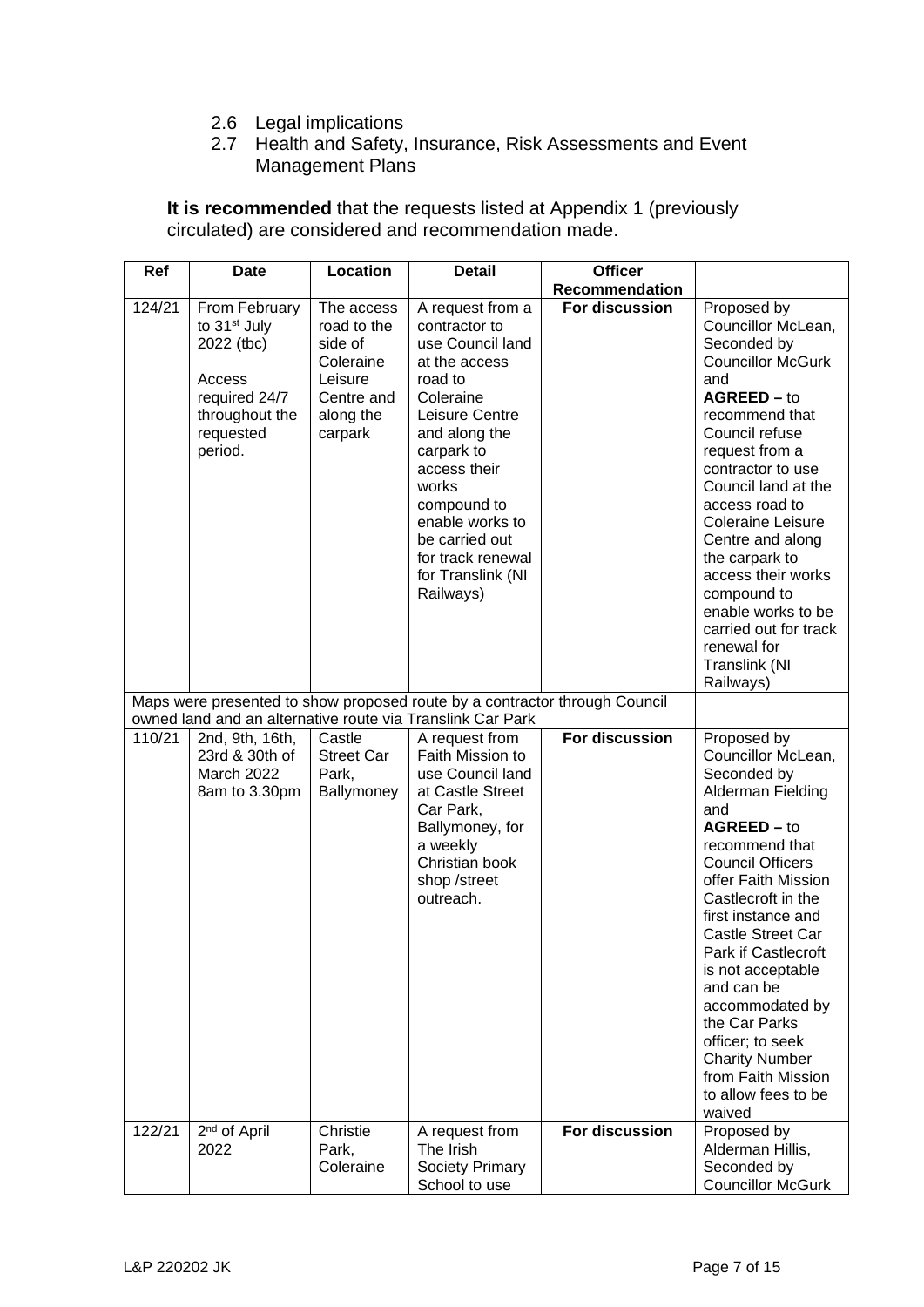|  | Council land at   | and Alderman             |
|--|-------------------|--------------------------|
|  | the Christie      | Fielding                 |
|  | Park, Coleraine,  | $AGREED - to$            |
|  | for 'Paul's Run'  | recommend that           |
|  | a 5k 'Colour      | Council approve          |
|  | Run' in memory    | request from The         |
|  | of Paul Murray    | <b>Irish Society</b>     |
|  | and in aid of the | <b>Primary School to</b> |
|  | 'Paul's Legacy'   | use Council land at      |
|  | charity.          | the Christie Park,       |
|  |                   | Coleraine, for           |
|  |                   | 'Paul's Run' a 5k        |
|  |                   | 'Colour Run' in          |
|  |                   | memory of Paul           |
|  |                   | Murray and in aid of     |
|  |                   | the 'Paul's Legacy'      |
|  |                   | charity. Charity         |
|  |                   | Number to be             |
|  |                   | provided to allow        |
|  |                   | fee to be waived.        |

### **5.2 REF 44/21 – COLERAINE, LAND AT ADJACENT TO COLERAINE TENNIS COURTS- REQUEST TO EXTEND EXISTING COUNCIL PATHWAY**

Confidential report, previously circulated, presented by the Land and Property Officer.

# **Purpose of Report**

The purpose of this report was to seek a recommendation from the Sub-Committee on Request to Use Council Land Ref No 44/21 – To extend an existing Council pathway for the exclusive use by a local business and its employees.

# **Background**

The Land and Property section has received a request from a local business based on the Millburn Road, Coleraine requesting permission to extend an existing pathway adjacent to the tennis courts at Riversdale Road, Coleraine.

The business owner has asked that they be given permission to extend the existing Council pathway which runs alongside the tennis courts to facilitate easy access for their employees to move between their showroom on the Millburn Road and their new workshop at the harbour units.

It would be their intention to construct the extension to the pathway and erect a gate at the end of the extended pathway with access being controlled by them during the hours of business. The gates would be closed outside working hours. The pathway would for exclusive use by their employees and not be able to be used by members of the public.

Annex A (circulated) to this report contains the following maps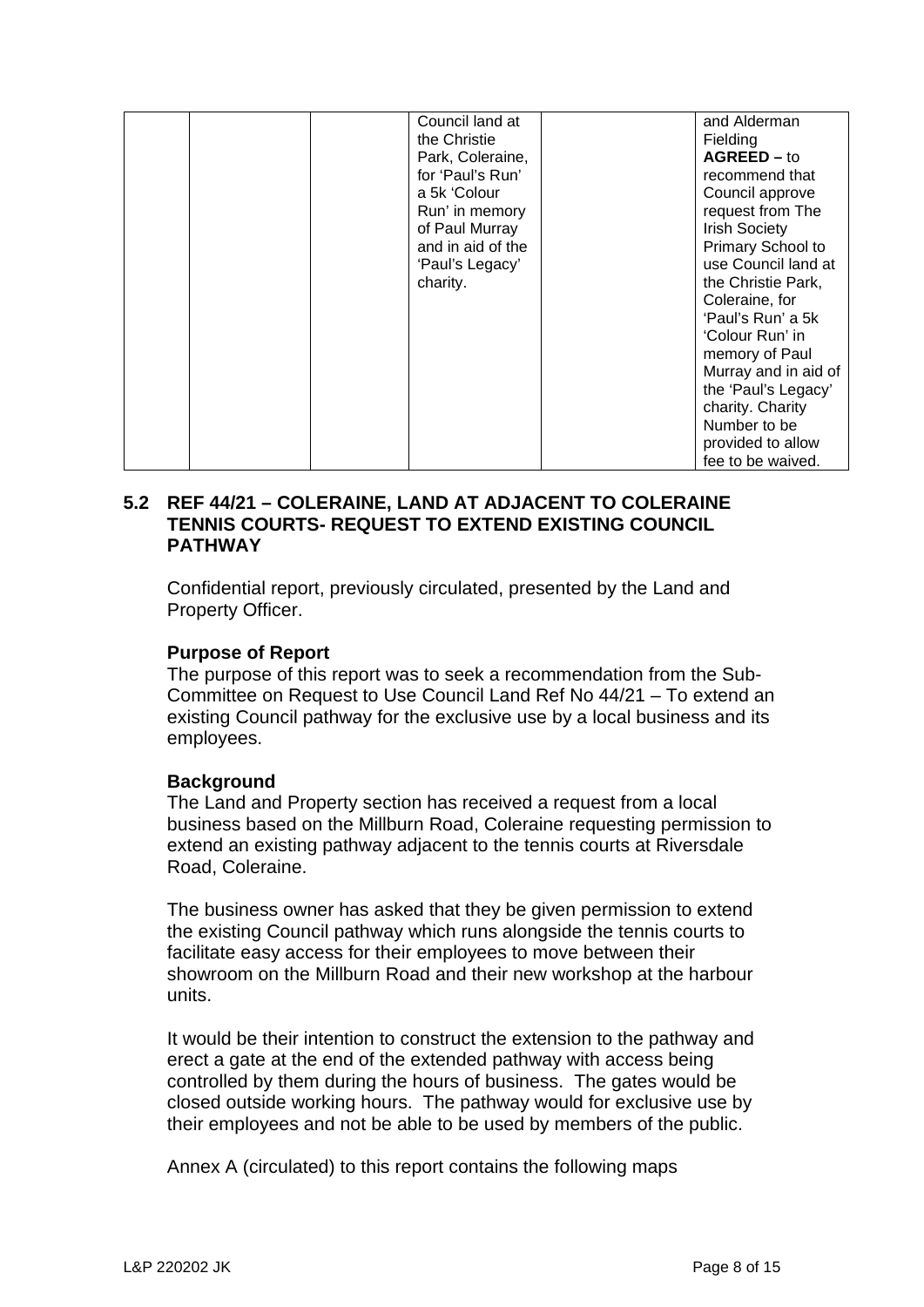- Map 1 Proposed Extension to Existing Council Footpath (submitted by applicant)
- Map 2 Aerial view of the site
- Map 3 Council ownership
- Map 4 Detail of extended footpath overlaid on Council's ownership
- Map 5 Measurement of proposed path approximately 43.3m in length
- Map 6 Measurement of land which will be affected by the request and could restrict Council's ability to use the land in future and may affect its value – approximately 0.59 acres

# **Proposals**

The applicant has confirmed that work will be carried out at the applicant's expense and completed by a competent builder. A risk assessment has been provided by the builder detailing the sequence of work. Confirmation that they would be responsible for the maintenance and insurance of the pathway extension during the works and after completion of the works has been received

The applicant has stated that they do not wish to purchase any part of the land but would like Council to consider granting either a lease/licence or a right of way (Grant of Easement).

Access to the route will be cut through the fencing as seen in the images (circulated) provided by applicant.

Officer consultation has taken place and the comments are summarised below:

- This location has become a hotspot for anti-social behaviour
- Agreement to this proposal could compromise the security of the site
- May increase the number of unwanted visitors
- Concerns over how work access would be achieved and how current users of the site would be affected
- Issues over satisfactory reinstatement of grounds
- Issue of lighting is it required?
- Granting access would undermine future development opportunity of the site as a whole
- Asset Realisation currently carrying out an active review of Council facilities and granting this request would limit future proposals
- Request does not appear to be essential and is purely to reduce walking time for the business' employees
- This would create an easement over Council land which is not essential to the business.
- If granted, it will restrict Council's ability to use the land in future and may affect its value
- If granted, the path will not be for the benefit of the public at large but purely for the benefit of a commercial business.

# **Options**

4.1 Refuse the request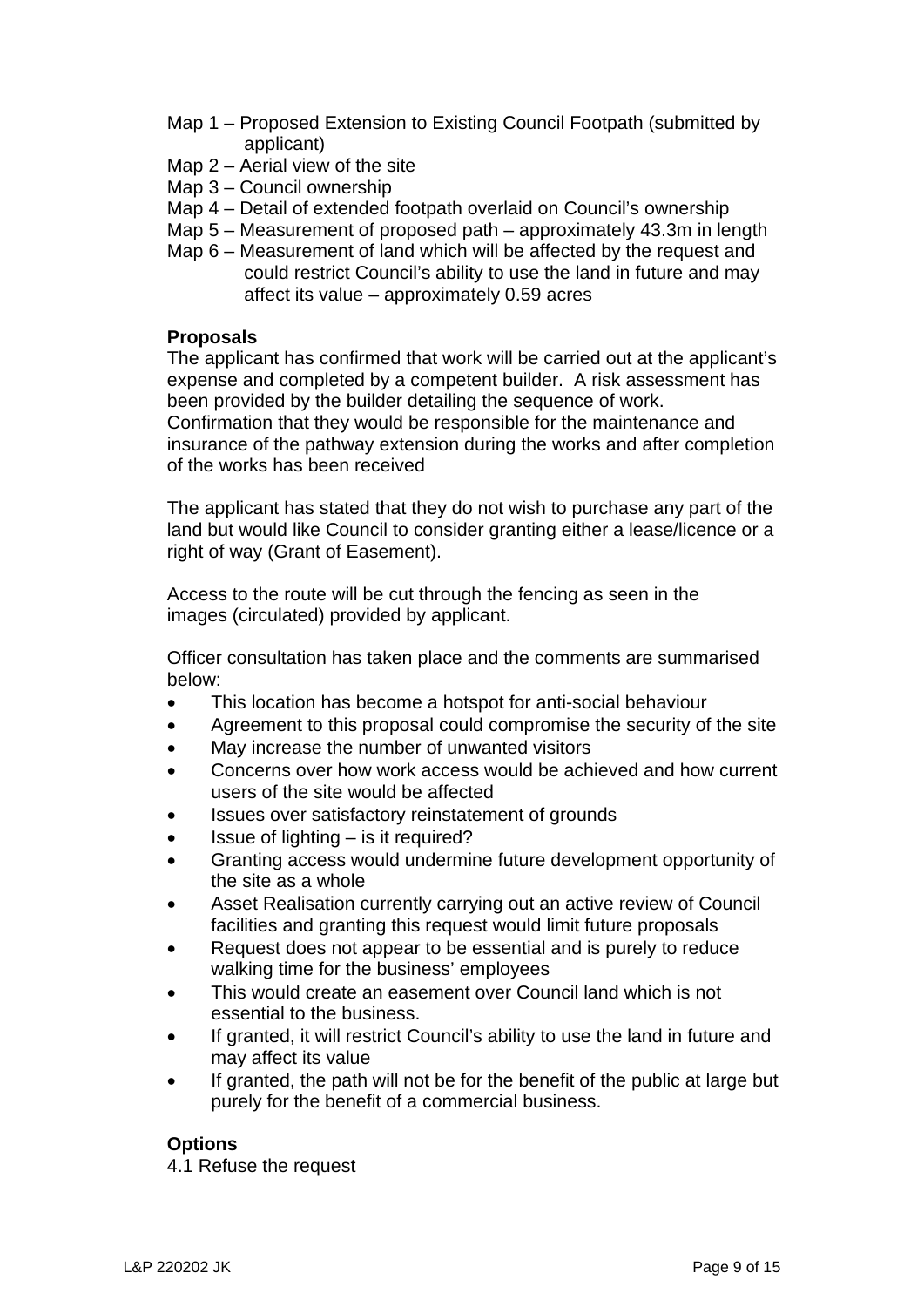4.2 Grant an easement subject to the following conditions:

- An independent valuation to be sought and paid for by the applicant
- Payment of the fee determined by the independent valuation
- Payment of a bond to be held until the completion of the works. Amount of bond to be agreed with Estates department and asset owner
- Planning permission if required
- Submission of an updated site-specific risk assessment to include the current use of the site and its current users
- Programme of work to be agreed by Estates/asset owner prior to commencement of work
- Inspection of site by Estates/asset owner pre and post work
- Applicant responsible for ongoing maintenance and insurance of the proposed pathway during construction and completion of the works.

**It is recommended** that the Sub Committee considers the report, and the options presented at 4.1 and 4.2 of the report and makes a recommendation to Council

Committee Members expressed concern regarding issues which may arise if permission were granted.

In response to questions the Land and Property Officer clarified detail of the request.

The Land and Property Solicitor provided legal opinion on the proposal presented.

The Head of Sport and Wellbeing provided background information, she advised historic requests had also been received from a local sporting club regarding increasing the provision of tennis courts at the site.

Proposed by Councillor McLean Seconded by Councillor McGurk and

**AGREED –** to recommend that Council approve Option 1, refuse the request

### **5.3 REF 74/21 \_ PORTBALLINTRAE – INSTALLATION OF PERMANENT ART PIECE – PORTBALLINTRAE COMMUNITY DEVELOPMENT GROUP**

A verbal update was provided by the Coast and Countryside Manager.

The Coast and Countryside Manager confirmed that he had met with Portballintrae Community Development Group to discuss the installation of the art piece and clarified ongoing liaison with the group would be required regarding any proposed siting of the art piece. He advised that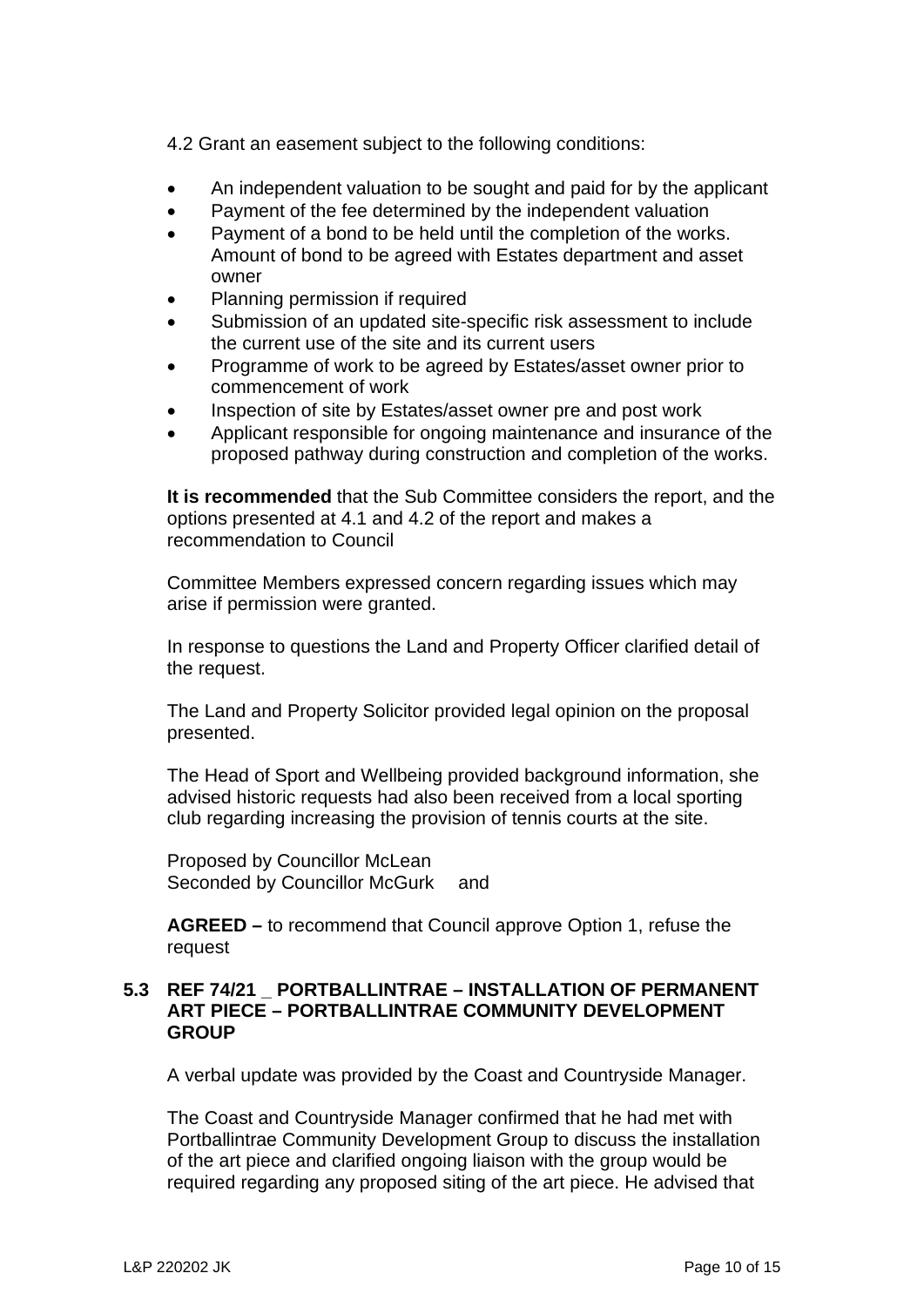the group understood Council's position that any future work to be carried out by Council would have precedence. Planning permission will be required as part of any approval given – a planning application has already been submitted by the group.

In response to questions the Land and Property Solicitor confirmed that a licence would be required subject to the group obtaining planning permission. The group would be responsible for maintaining and insuring the art piece during and after installation and further advised of the process for Department for Communities approval for such community led initiatives.

The Land and Property Officer confirmed that a request to use Council land (Ref 85/21) for an event to unveil the art piece has been approved by Council. The event will take place if permission to install the art piece is granted.

Alderman Hillis expressed support of the project in principle, subject to all stated conditions discussed.

Proposed by Alderman Hillis Seconded by Alderman Fielding and Councillor Holmes and

**AGREED –** to recommend that Council approve (Ref 74/21), Portballintrae – installation of permanent art piece by Portballintrae Community Development Group, subject to a Licence Agreement incorporating the stated conditions including Planning permission, retention of ownership and responsibility for insurance and maintenance of the art piece during and after installation by the group. The Licence Agreement will permit Council to move the art piece to an alternative site if required.

**\* The Coast and Countryside Manager left the meeting at 7.48pm**

### **6. REQUESTS TO PURCHASE/DISPOSE OF COUNCIL LAND/PROPERTY**

There were no requests to Purchase/Dispose of Council Land/Property.

# **7. LEASES/LICENCES**

# **7.1 ARMOY, LIMEPARK PLAYING FIELDS – EXTENSION TO LICENCE AGREEMENTS - ARMOY COMMUNITY ASSOCIATION AND CAUSEWAY GIANT'S AMERICAN FOOTBALL CLUB**

Confidential report, previously circulated, presented by the Land and Property Officer.

# **Purpose of Report**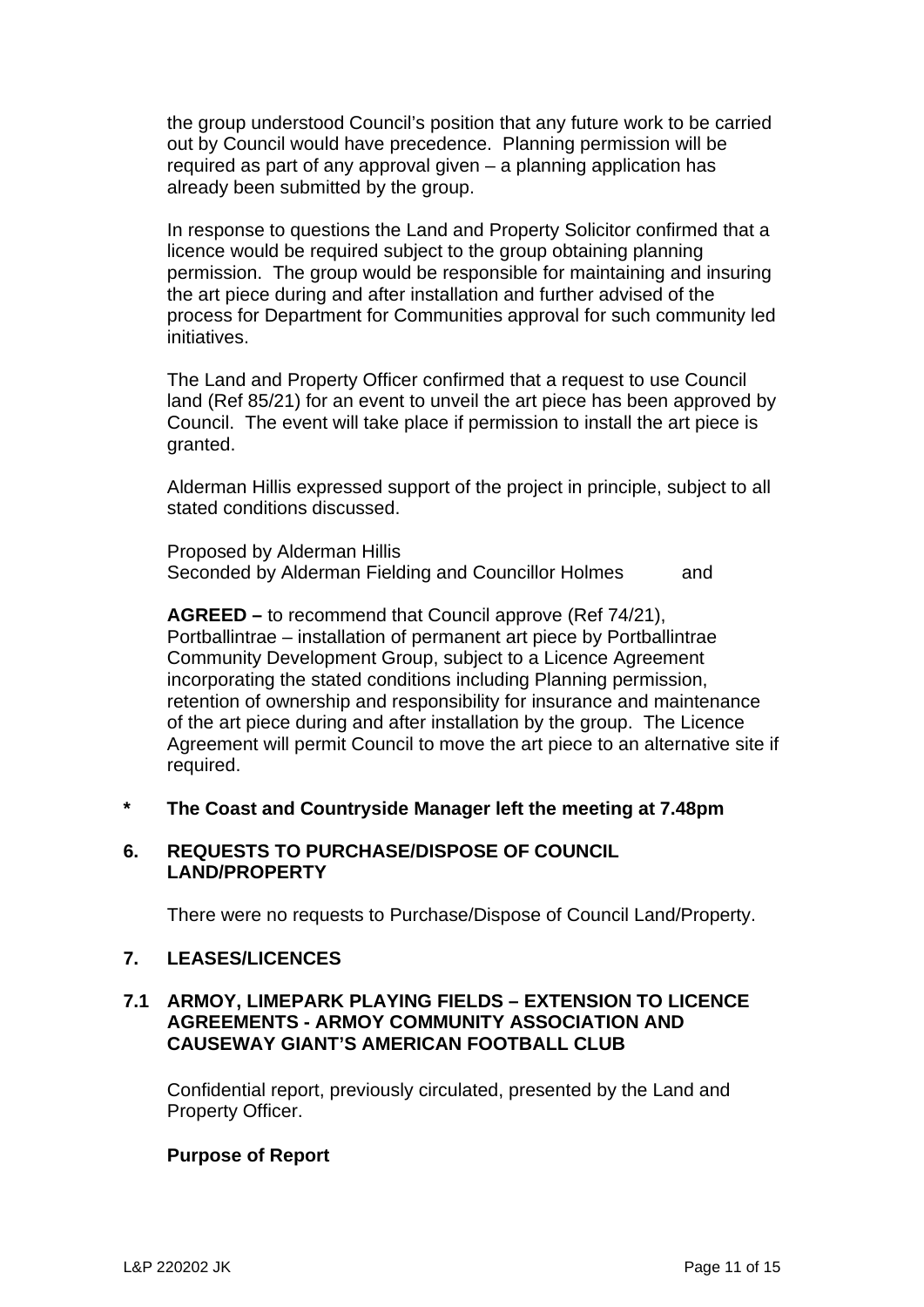The purpose of this report was to seek Members' approval to the extension of the Licence Agreements previously granted by Council to Armoy Community Association (ref 73/20) and Causeway Giant's American Football Club (ref 74/20) for the use of the playing fields at Limepark, Armoy.

### **Background**

In December 2020 Council "*agreed that Armoy Giants American Football Club and other community groups who had expressed an interest be permitted to use the Playing Fields at Lime Park, Armoy in until a decision is reached regarding the future of this asset".*

In February 2021 Council ratified the Land & Property Sub- Committee's (L&P SC) recommendation and "*agreed that the requests 74/20 from Causeway Giants American Football Club and 73/20 Armoy Community Association for the use of Limepark Playing Fields are approved and that both groups have the same period of use up to 31st August 2021 under licence for a fee of one peppercorn and that the content of the Feedback and Assessment Report is noted*".

Council subsequently granted Licence Agreements to both Armoy Community Association and Causeway Giants American Football Club for a period of 6 months commencing on 1<sup>st</sup> March 2021.

The Licence Agreements terminated on 31<sup>st</sup> August 2021 but were renewed for a further term of 7 months until 31<sup>st</sup> March 2022 following a Council decision in August 2021.

#### **Proposals**

The Community Development section of the Leisure and Development Directorate had resources available to secure the services of an external organisation, Community Places, to carry out the community consultation exercise on the future use of the site.

The Head of Capital Projects, Energy & Infrastructure will be progressing the potential asset realisation of the site.

A further report will be brought to the Land & Property Sub-Committee outlining the future proposals for the use of the site. In the interim, Officers have indicated that the site can be made available to both groups for a further 6 months.

Armoy Community Association and the Causeway Giants American Football Club have both requested a further 6-month extension to the current Licence Agreement to run from 1<sup>st</sup> April 2022 30<sup>th</sup> September 2022.

If agreed, the Licence Agreements will be extended for a further 6 months under the same terms and conditions.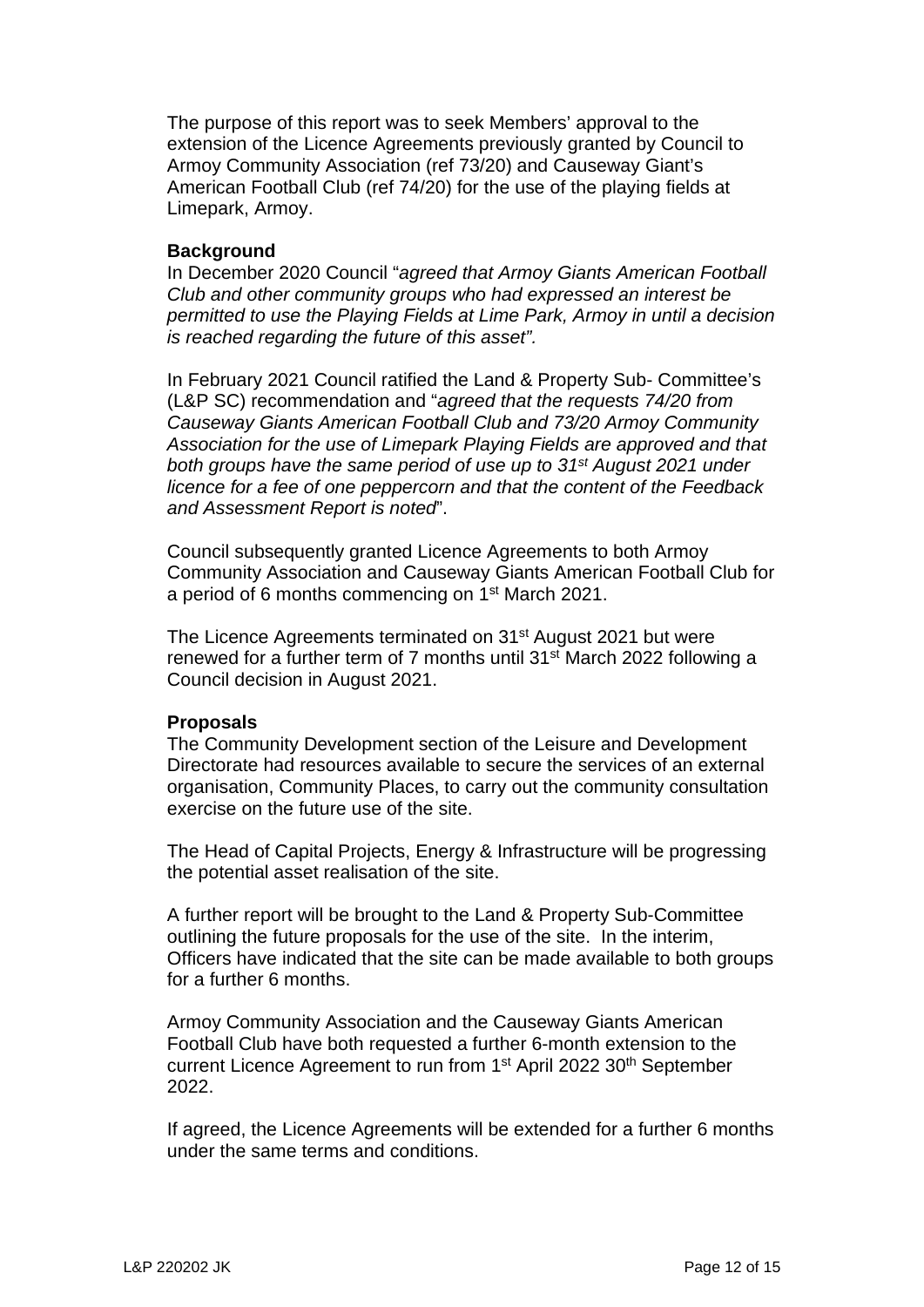### **Options**

- 1. Refuse the requests from Armoy Community Association and the Causeway Giants American Football Club to extend the existing Licence Agreements for a further 6 months under the existing terms and conditions.
- 2. Grant approval to the requests from Armoy Community Association and the Causeway Giants American Football Club to extend the existing Licence Agreements for a further 6 months under the existing terms and conditions from 1<sup>st</sup> April 2022 to 30<sup>th</sup> September 2022.

**It is recommended** that the Sub-Committee consider the options presented at 4.1 and 4.2 of this report and makes a recommendation to Council.

Proposed by Councillor C McShane Seconded by Councillor McGurk and

**AGREED –** to recommend that Council approve Option 2, grant approval to the requests from Armoy Community Association and the Causeway Giants American Football Club to extend the existing Licence Agreements for a further 6 months under the existing terms and conditions from 1st April 2022 to 30<sup>th</sup> September 2022.

# **7.2 COLERAINE LEISURE CENTRE CAFÉ – REQUEST TO TERMINATE CAFÉ LICENCE**

Confidential report, previously circulated, was presented by the Head of Sport and Wellbeing.

The Head of Sport and Well Being updated Members on the current Catering Franchise Licence Agreement at Coleraine Leisure Centre and advised that approval was sought to terminate the Licence arrangement for the Café in Coleraine Leisure Centre

Elected Members gave consideration to the specific circumstances cited regarding the request to terminate the Licence.

The Land and Property Solicitor provided legal opinion. It was confirmed that the Land and Property Sub Committee was only being asked to consider the termination of the Licence Agreement. Other associated matters would be presented to the Finance Committee to deal with under the relevant Council policy.

**It is recommended** that the Land & Property Committee recommends to Council that:

The Catering Franchise Licence Agreement in Coleraine Leisure Centre is formally terminated.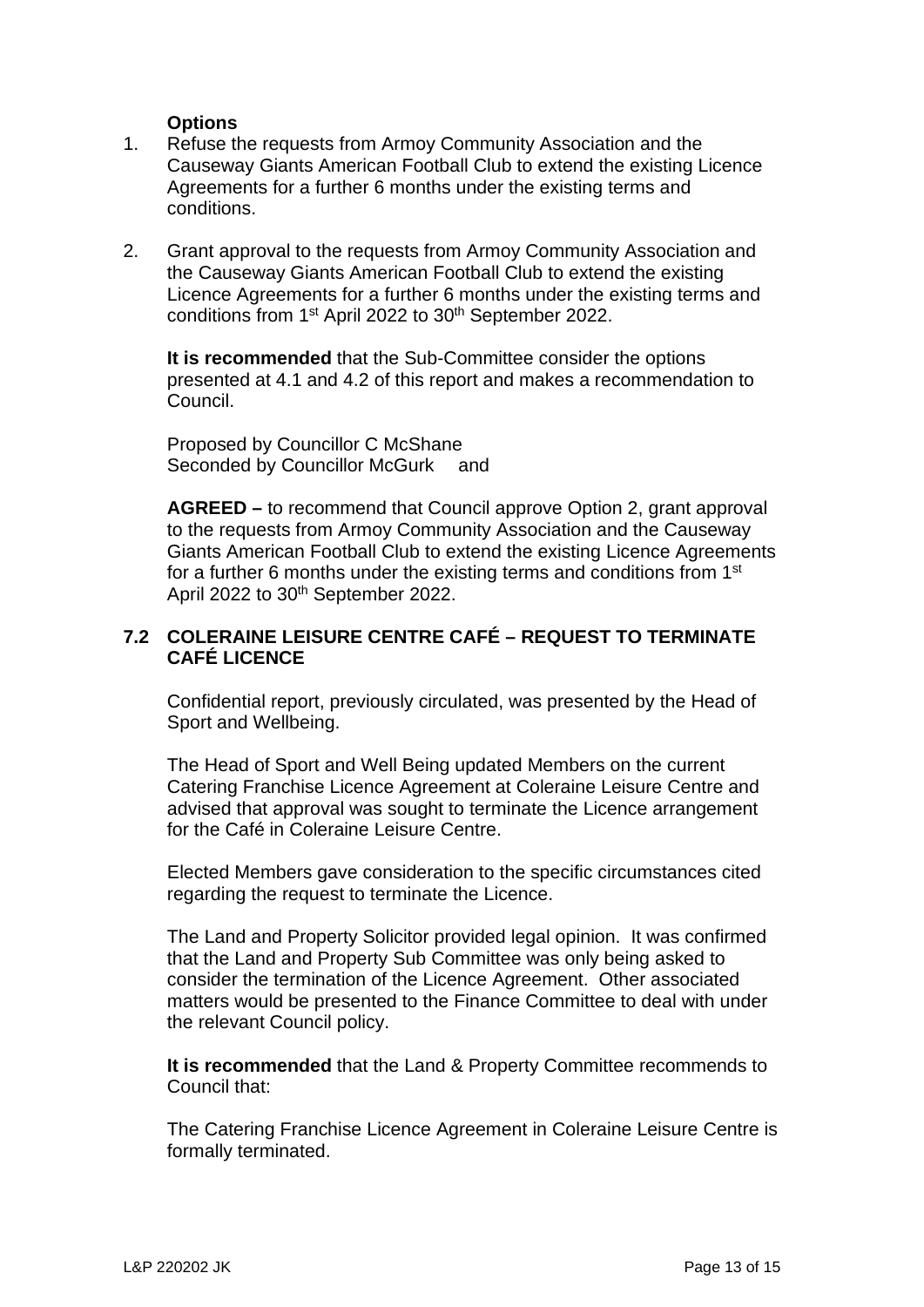Proposed by Councillor McLean Seconded by Alderman Hillis and

**AGREED –** to recommend to Council that the Catering Franchise Licence Agreement in Coleraine Leisure Centre is formally terminated.

# **\* The Head of Sport and Wellbeing left the meeting at 8:19pm**

### **8. LEGAL ISSUES**

Verbal update was provided by the Land and Property Solicitor.

The Land and Property Solicitor provided clarification of terminology contained within the Land and Property Policy regarding "surplus" land/property.

The Democratic and Central Services Manager confirmed the Land and Property Policy will be reviewed and invited members to contact her with comments. She further advised that consultation would take place formally with Members and Officers during the review period.

The Land and Property Solicitor advised that correspondence had been issued to the tenant in Council property at Bayview Road, Ballycastle, regarding early termination of their historical lease. The tenant had indicated their intention to surrender their lease early and do not intend to make a claim for compensation.

Upon surrender of the lease the asset would be considered by Council Officers, with options for its future use to be presented to the Land and Property Sub Committee in due course.

Proposed by Councillor C McShane Seconded by Councillor McGurk and

**AGREED –** to recommend that Council approve that the Land and Property Solicitor progress the surrender of the lease held by The Bay Café.

#### **9. CORRESPONDENCE**

There were no items of correspondence.

# **MOTION TO PROCEED '***IN PUBLIC'*

Proposed by Councillor C McShane Seconded by Councillor McGurk and

**AGREED** – that Land and Property Sub-Committee move *'In Public'.*